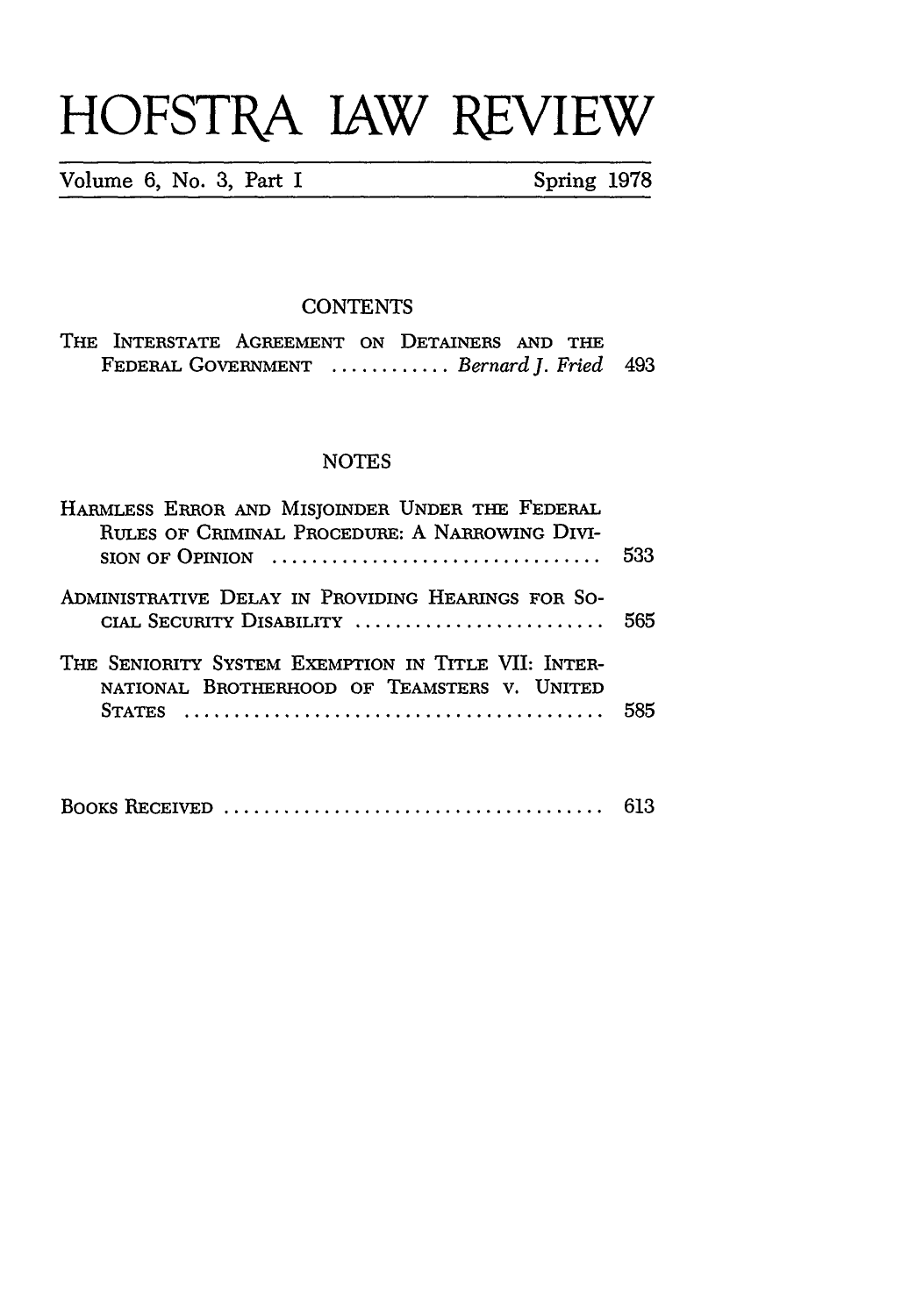$=$ 

**0** Copyright 1978 by Hofstra Law Review Association.

 $\overline{a}$ 

Published quarterly by the Hofstra Law Review Association. The current subscription rate *is* twelve dollars per volume. Individual issues are available at four dollars per copy. Subscription renewals will be automatic unless notice to the contrary is received. All communications should be addressed to: Hofstra Law Review Association, Hofstra University School of Law, Hempstead, New York 11550.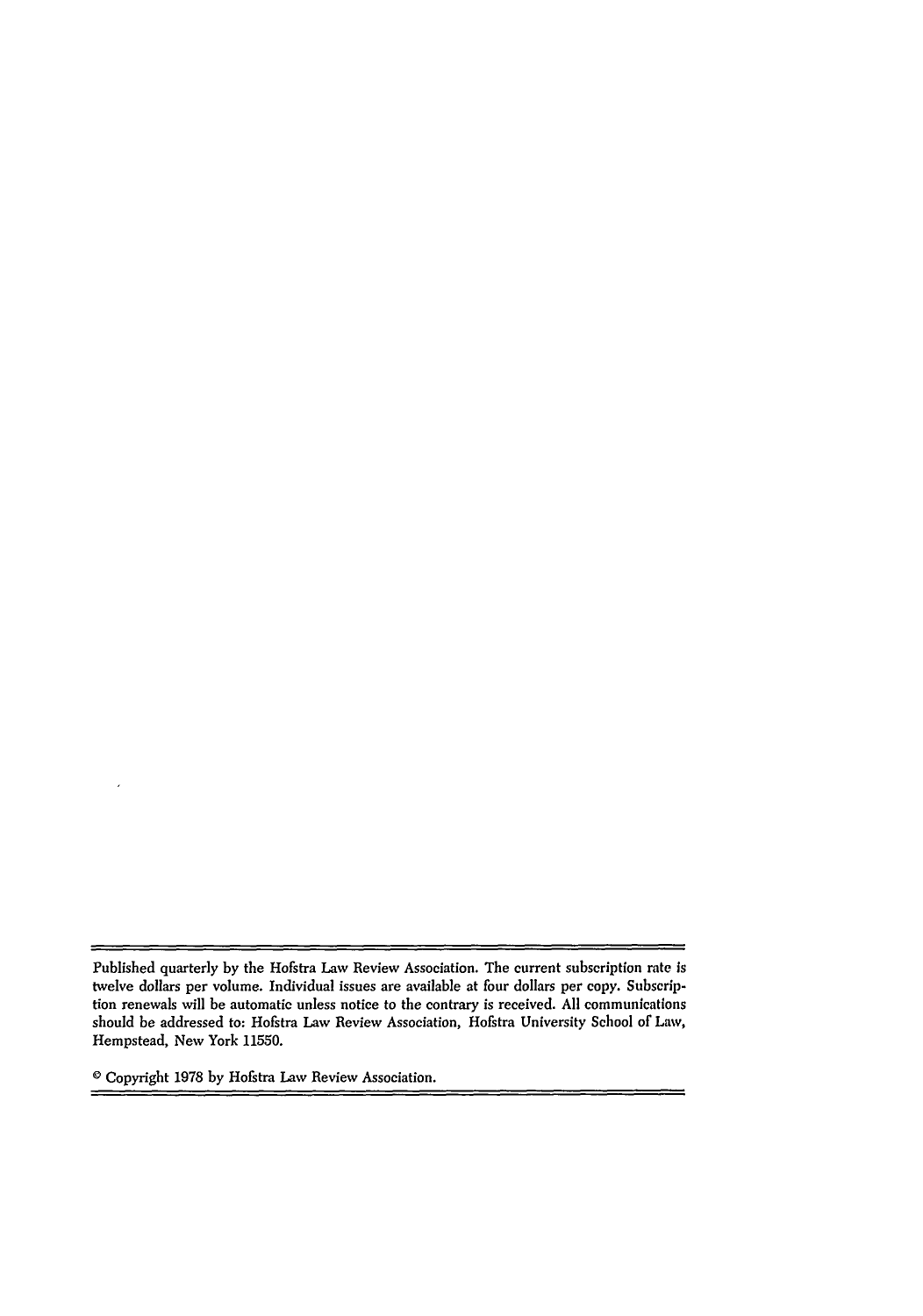# HOFSTRA JAW **REVIEW**

Volume 6, No. 3, Part II Spring 1978

#### **CONTENTS**

| SYMPOSIUM ON PROFESSIONAL RESPONSIBILITY                                                                                                                                                                                  |     |
|---------------------------------------------------------------------------------------------------------------------------------------------------------------------------------------------------------------------------|-----|
| DEDICATED TO MONROE H. FREEDMAN                                                                                                                                                                                           |     |
| INTRODUCTION: A PROFESSIONAL AGENDA<br>Andrew L. Kaufman                                                                                                                                                                  | 619 |
| THE PERRY MASON PERSPECTIVE AND OTHERS: A CRITIQUE<br>OF REDUCTIONIST THINKING ABOUT THE ETHICS OF<br>UNTRUTHFUL PRACTICES BY LAWYERS FOR "INNOCENT"<br>DEFENDANTS $\dots\dots\dots\dots\dots\dots\dots$ Carl M. Selinger | 631 |
| THE CRIMINAL DEFENDANT WHO PROPOSES PERJURY: RE-<br>THINKING THE DEFENSE LAWYER'S DILEMMA<br>Norman Lefstein                                                                                                              | 665 |
| THE ATTORNEY-CLIENT PRIVILEGE AND CLIENT'S CON-<br>STITUTIONAL RIGHTS  David E. Seidelson                                                                                                                                 | 693 |
| ZEAL AND FRIVOLITY: THE ETHICAL DUTY OF THE APPEL-<br>LATE ADVOCATE TO TELL THE TRUTH ABOUT THE LAW<br>H. Richard Uviller                                                                                                 | 729 |
| ESSAYS FROM THE BENCH AND BAR<br>"ASSISTANCE OF COUNSEL FOR HIS DEFENCE": THE PROBLEM<br>OF CONFLICTS OF INTEREST  Jacob Mishler                                                                                          | 739 |
| EVEN IF YOU THINK YOUR CLIENT WILL WIN, YOU MAY<br>HAVE THE RESPONSIBILITY TO URGE SETTLEMENT ANY-                                                                                                                        | 745 |
| JUDICIAL LEGITIMACY AND THE DISINTERESTED JUDGE<br>$\ldots$ M. H. Hoeflich and Jan G. Deutsch                                                                                                                             | 749 |
| ETHICS, FEDERAL PROSECUTORS, AND FEDERAL COURTS:<br>SOME RECENT PROBLEMS  Lee A. Adlerstein                                                                                                                               | 755 |
| OF TRIAL LAWYERS-THE<br><b>JUDICIOUS</b><br><b>CERTIFICATION</b><br>STRUCTURING OF THE AMERICAN LEGAL PROFESSION<br>Harry Cohen                                                                                           | 793 |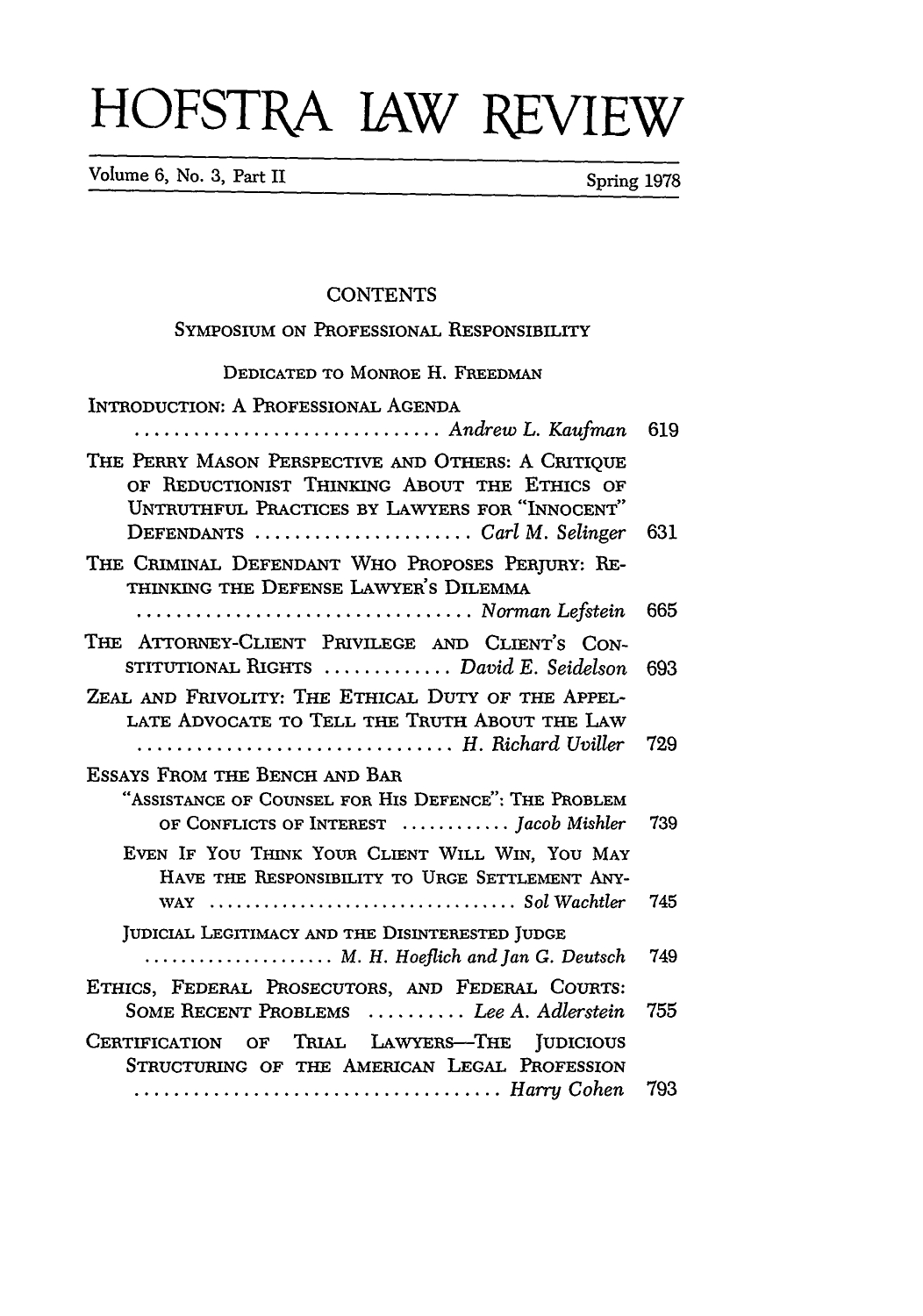ACCESS TO **STATE** BAR EXAMINATIONS FOR FOREIGN-TRAINED LAW **SCHOOL GRADUATES ..............................** *Douglass G. Boshkoff* **807**

 $\equiv$ 

**0** Copyright **1978 by** the Hofstra Law Review Association.

Published quarterly **by** the Hofstra Law Review Association. The current subscription rate is twelve dollars per volume. Individual issues are available at four dollars per copy. Subscription renewals will be automatic unless notice to the contrary is received. **All** communications should be addressed to: Hofstra Law Review Association, Hofstra University School of Law, Hempstead, New York **11550.**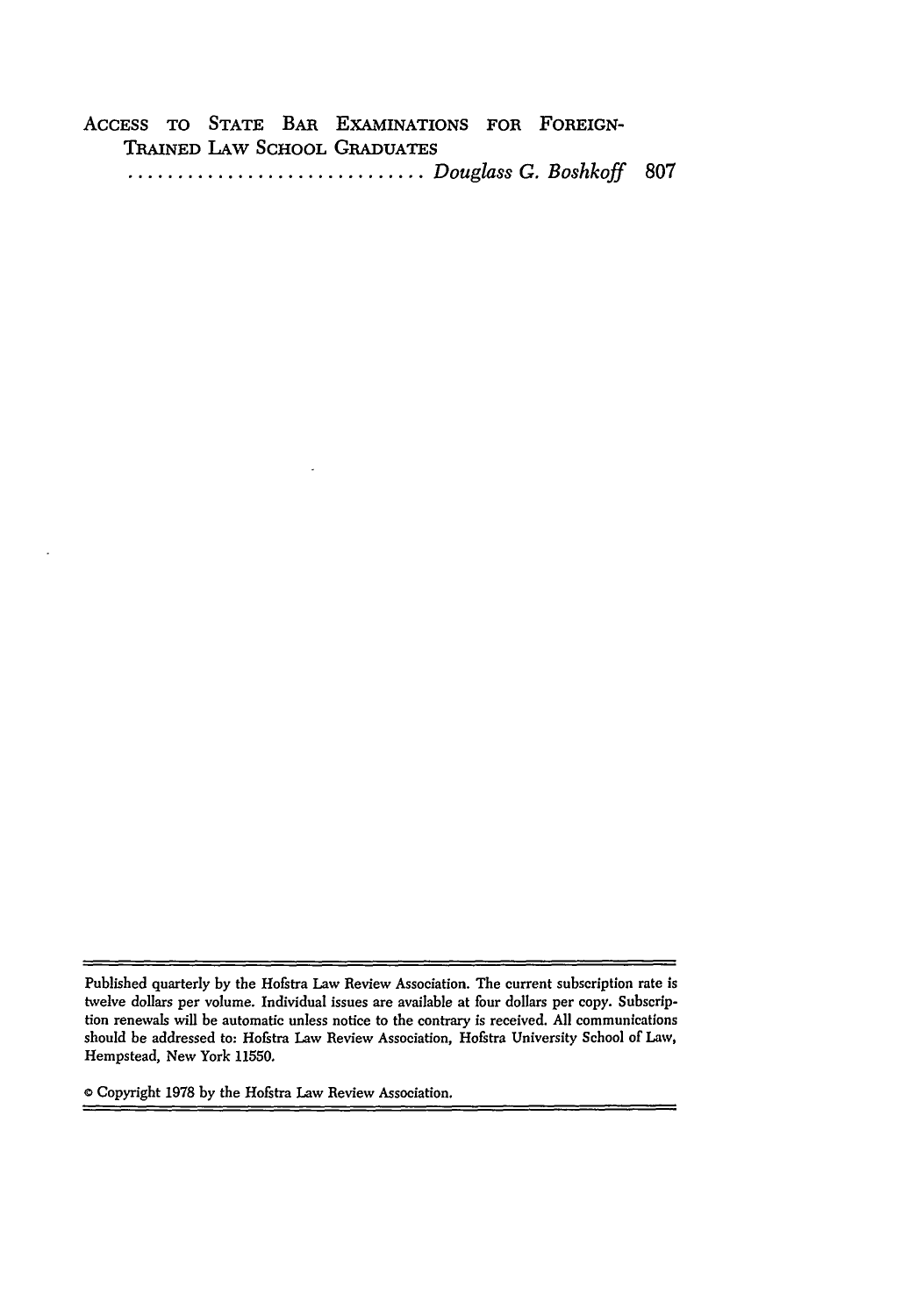*This issue is dedicated to*

MONROE H. FREEDMAN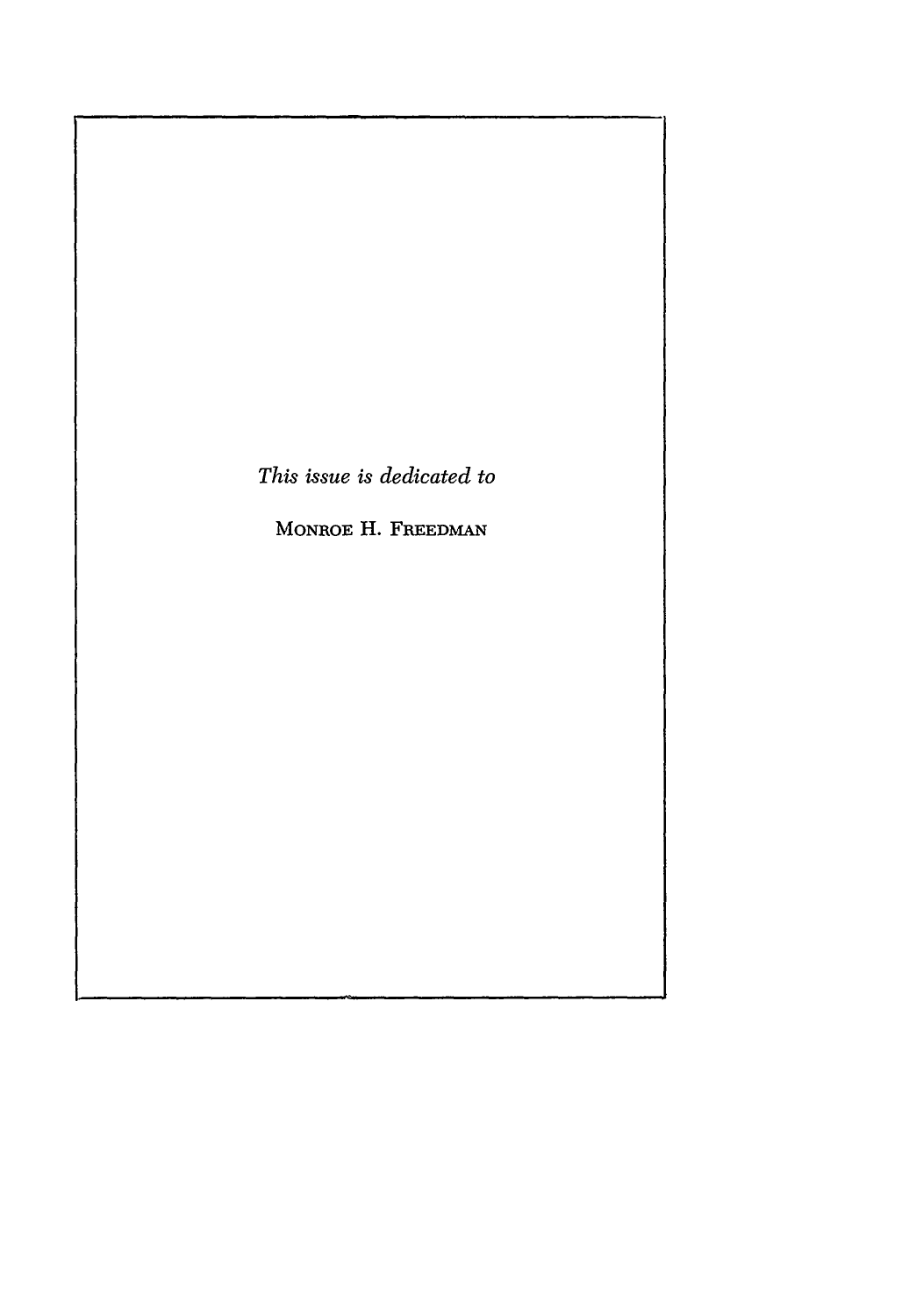

MONROE H. FREEDMAN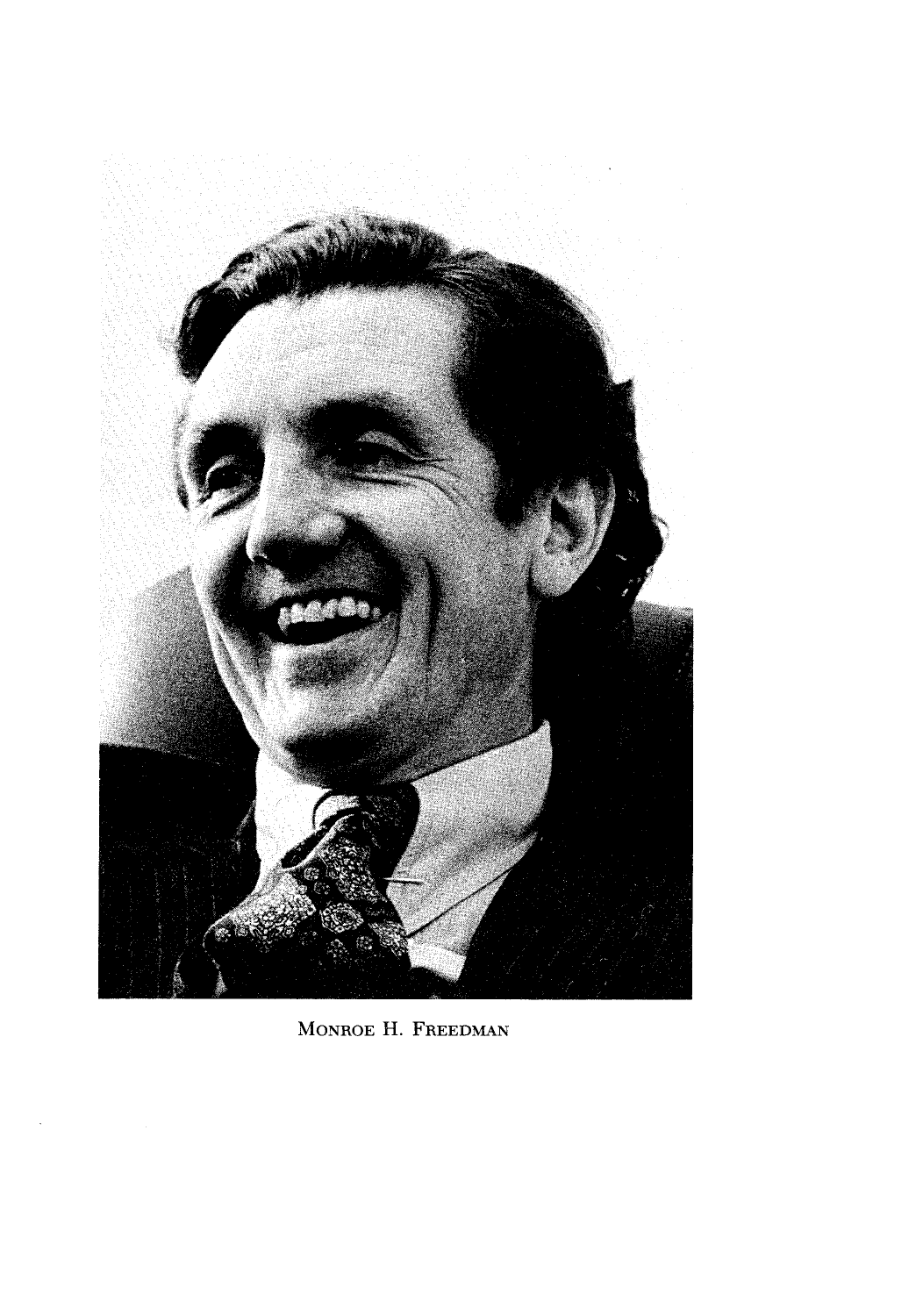The Board of Editors warmly dedicates this Symposium on Professional Responsibility to Monroe H. Freedman, Professor of Law at the Hofstra University School of Law and Dean of the Law School from 1973 to 1977. During Professor Freedman's tenure as Dean, he further established the Law School as an institution committed to superior legal education and to progressive legal thought. Also during these important formative years for the Law School, Professor Freedman helped create a unique and exciting atmosphere for the study of law. Consequently, Professor Freedman has indelibly influenced the development of the Law School.

As a scholar and practitioner, Professor Freedman has long been identified with issues of professional responsibility. Frequently a critic of traditional views of professional conduct, he has often raised long-ignored ethical questions. Thus, Professor Freedman's scholarship has contributed significantly to the legal community's current self-examination. Accordingly, it is appropriate that we dedicate this Symposium to Professor Freedman.

This Symposium is a further exploration of many of the longignored questions of professional responsibility. The contributions in this Symposium are important not only for the answers suggested but also for the questions asked--questions which do not merely confront isolated issues of professional responsibility but, more fundamentally, examine the proper role of the bar in contemporary society.